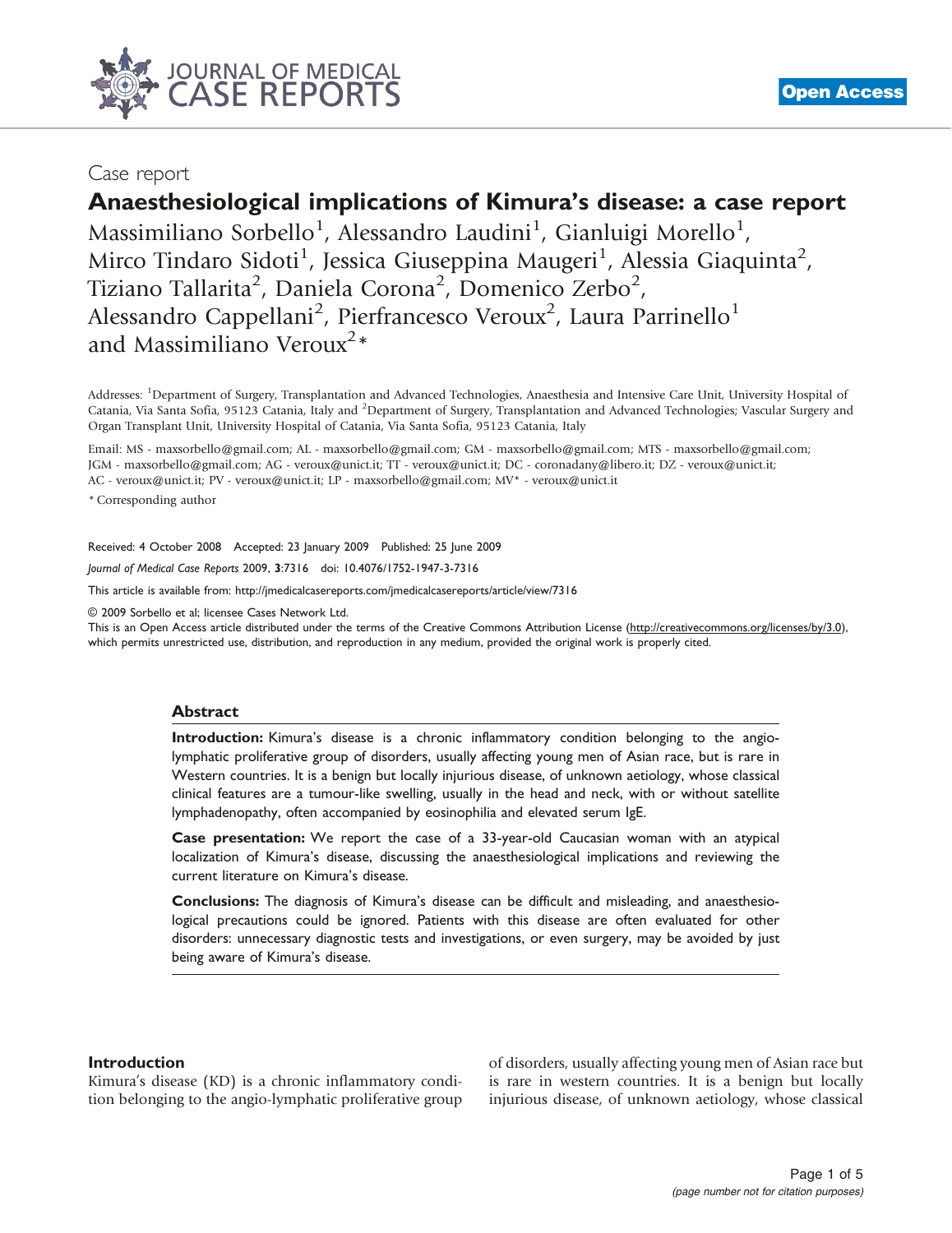clinical features are a tumour-like swelling, usually in the head and neck, with or without satellite lymphadenopathy, often accompanied by eosinophilia and elevated serum IgE [[1,2\]](#page-4-0).

We report a patient with atypical localization of KD and, referring to a literature review, discuss the anaesthesiological implications.

#### Case presentation

A 33-year-old Caucasian woman, weighing 57 kg, was admitted to our hospital for abdominal pain, haematuria and right flank tumefaction. These symptoms started two weeks earlier, three months after the end of a pregnancy. A computed tomography (CT)-scan showed a mass involving the right ureter, probably of retroperitoneal origin. Her medical history was relevant for an exploratory laparotomy three years earlier for an intra-abdominal mass; histologic examination was suggestive of an atypical localization of KD.

A relaparotomy was planned to resolve renal and ureteral compression. Anaesthesiological evaluation revealed asthma treated with beclomethasone and salmeterol inhalation, insipid diabetes with a urine output 2500 mL/ day, controlled with nasal desmopressin and polyarteritis nodosa-like vasculitis. Laboratory test results showed a normal white blood cell (WBC) count with eosinophilia, and normal renal functionality parameters; urinary tests indicated no microalbuminuria and sporadic red blood cells (RBCs).

Promethazine 50 mg was given intramuscularly the night before surgery, and midazolam 2.5 mg intravenous was given as premedication, followed by morphine 10 mg intramuscularly and desmopressin endonasal spray (1 puff/side). Before anaesthesia induction, a peridural catheter was placed at the T12 level, and after aspiration test and test dose administration, ropivacaine 50 mg in 10 mL saline was given, followed by a continuous 5 mL/ hour<sup>-1</sup> infusion (25 mg\*hr-1). Thiopental sodium (TPS) 4 mg/kg $^{-1}$  and fentanyl 1.5 mcg/kg $^{-1}$  were used to induce general anaesthesia, followed by cisatracurium 0.2 mg/  $kg<sup>-1</sup>$  to achieve endotracheal intubation. Anaesthesia was maintained with sevoflurane 1 minimum alveolar concentration (MAC), fentanyl and cisatracurium on demand and volumetric mechanical ventilation (tidal volume (TV) = 8 mL/kg, respiratory rate (RR) = 12/minute, inspiratory/expiratory  $(I/E) = 33\%$ ).

The surgical procedure included neoplastic mass resection, ureteral repositioning and transvesical positioning of two ureteral stents. Fluids were administered according to a surgical procedure related fluids protocol  $(8 \text{ mL/kg}^{-1})$ , renal function being preserved via fenoldopam

 $(0.1 \text{ mcg/kg}^{-1}/\text{min}^{-1})$  continuous infusion, according to our kidney transplant nephroprotective protocol [\[3\]](#page-4-0); urine output was  $2 \text{ mL/kg}^{-1}$  during surgery.

Anaesthesia emergence was uneventful, and no respiratory distress was noticed. The patient was then moved to a post anaesthesia care unit (PACU) for postoperative multiparametric monitoring. Postoperative nausea and vomiting (PONV) prophylaxis was performed; ropivacaine peridural continuous infusion by elastomeric pump was administered for postoperative pain, and inhalation and desmopressin treatment were confirmed during PACU recovery, with good results on pain control, respiratory function and urine output. The postoperative course was uneventful, and the patient was discharged on postoperative day 10. Histopathological examination confirmed the diagnosis of atypical abdominal location of KD. At a 6-year follow-up, the patient is doing well without signs of recurrence.

#### **Discussion**

Kimura's disease is considered endemic in East Asians, while in non-Asian individuals, only sporadic cases have been reported. A recent retrospective review of 21 histopathology specimens conducted in the United States by the US Armed Forces Institute of Pathology [\[1\]](#page-4-0) found the following racial distribution of KD: seven Caucasians, six African Americans, six Asians, one Hispanic, and one Arab, concluding that, though rare, if clinically suspected, KD should be included in the differential diagnosis for people of any racial group. KD is usually seen in young adults, with most patients being aged between 20 and 40 years of age [\[2\]](#page-4-0); men are affected by KD more commonly than women, with a 3:1 ratio [[2](#page-4-0)].

The aetiology of KD is still unknown; a number of theories have been suggested for the origin of KD, including impairment or interference with immune regulation, atopic reaction to a persistent antigenic stimulus by arthropod bites, virus [[2](#page-4-0)] and neoplasm. The most interesting hypothesis suggests Candida ssp acting as a source of persistent antigenaemia, although neither hyphae nor spores have been isolated [\[2\]](#page-4-0).

The disease is manifested by an abnormal proliferation of lymphoid follicles and vascular endothelium. Peripheral eosinophilia and the presence of eosinophils in the inflammatory infiltrate suggest that KD might be a kind of hypersensitivity reaction. Several lines of evidence indicate that lymphocyte T-helper 2 (Th2) might also play a role [\[2\]](#page-4-0).

Several clinical features characterize KD: patients may present with a solitary enlarged painless lymph node or generalized lymphadenopathy (67% to 100%) [[2\]](#page-4-0).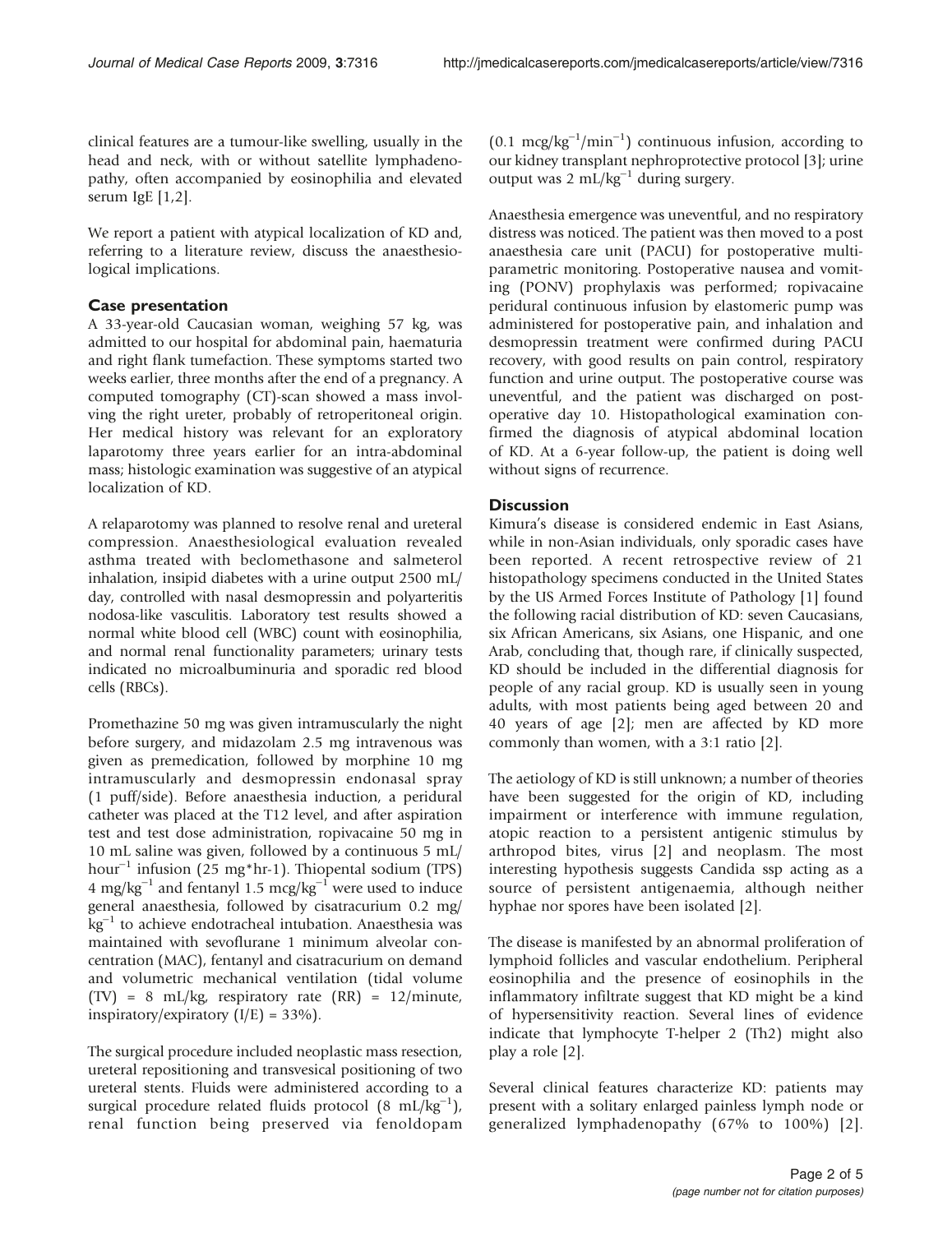Salivary gland involvement is also frequently observed [[2\]](#page-4-0). Other findings include single or multiple subcutaneous nodules, which are usually located on the head or neck, especially in the peri-auricular, parotid, or submandibular regions; these lesions, isolated or multiple, occur as deeply seated, large soft tissue masses in the subcutis or salivary glands, without significant change in the underlying skin [\[2](#page-4-0)]. Less frequently, the eyelids, orbit, and lachrymal glands may be involved, with an average lesion diameter of 3 cm [\[2\]](#page-4-0).

Less common localizations of KD include the epiglottis, larynx, tympanic membrane, median nerve and spermatic cord, elbows, heart, axillary or popliteal region, and chest wall [[4\]](#page-4-0). Rarely, KD may present as an intra-abdominal mass [[5](#page-4-0)].

KD might also be associated with peripheral manifestations of vasculitis, typically eosinophil vasculitis; histologically, KD is characterized by florid lymphoid infiltrates with prominent lymphofollicular hyperplasia, vascularization of germinal centres, marked eosinophilia with eosinophil abscess formation and proliferation of small veins, showing mild to moderate vascular proliferation [\[6](#page-4-0)].

KD is often associated with autoimmune diseases such as ulcerative colitis and more frequently, similar to our case, with bronchial asthma [\[7\]](#page-4-0), typically responding to steroids but not to treatment with theophylline or other bronchodilators [\[8](#page-4-0)].

Coexisting renal disease is common, with an incidence ranging from 10% to 60% [\[7\]](#page-4-0), while 10% to 12% of patients may suffer from nephrotic syndrome [[7](#page-4-0)] characterized by clinically relevant proteinuria in 12% to 16% of cases [[4](#page-4-0)]. Renal impairment is probably due to immunocomplex mediated damage or to Th2-dominant immune response disorders.

The diagnosis of KD is not easy, and differential diagnosis includes inflammatory and neoplastic conditions, tuberculosis, angiolymphoid hyperplasia with eosinophilia (AHLE), cylindroma, dermatofibrosarcoma protuberans, Kaposi's sarcoma, pyogenic granuloma and other infectious lymph node enlargements for example, toxoplasmosis.

Ultrasound, CT and magnetic resonance imaging (MRI) might be diagnostic and can help staging the extent and progression of the disease as well as the lymph node involvement. Because of the rarity of KD in Western countries, both clinicians and radiologists are relatively unfamiliar with some pathognomonic findings of this disease, thus leading to unnecessary diagnostic tests and investigations [\[4\]](#page-4-0).

The diagnostic challenge of KD is generally solved by histological study: although there is no specific diagnostic feature of Kimura's disease, fine-needle aspiration cytology is helpful in some cases, and definitive diagnosis can be obtained by histologic examination of the excised lesion [[2](#page-4-0)].

The gross lesion may or may not show obvious foci of necrosis. Microscopically, the key findings are marked hyperplasia with pronounced eosinophilic infiltration. Foci of necrosis are seen with vascularization of the paracortex and deposition of hyaline material within follicles. Polykaryotic giant cells are a common feature. This combination of histologic findings is very characteristic of Kimura's disease. The polymorphous infiltrate with eosinophilia and the presence of giant cells also raise the suspicion of Hodgkin's disease. This is especially true when diagnosis is attempted by fineneedle aspiration. The absence of Reed-Sternberg cells helps distinguish Kimura's disease from Hodgkin's disease [[9](#page-4-0)].

An important differential diagnosis should be made with ALHE. These two diseases have some common histological features, such as eosinophilia and vascular proliferation, but ALHE is usually seen in older patients, manifesting as multiple small dermal eruptions and only rarely with lymphadenopathy, salivary gland involvement and elevated serum IgE [[4](#page-4-0)].

Treatment of KD is not strictly codified and is still controversial: surgical excision of nodules is the first-line treatment, though affected by a recurrence rate up to 25%; in any case, because of the lack of malignant transformation, radical or demolitive surgery should be avoided [\[2\]](#page-4-0). Systemically administered steroids, typically prednisolone, show good effects on disease progression. Due to its effects on Th2 lymphocytes, cyclosporine has been described as a possible therapy for KD [\[10\]](#page-4-0).

Radiant therapy (localized on lesions, 26-30 Gy) has also been considered in the case of steroid-resistant lesions, but its role, accounting for unavoidable side effects including secondary malignancies, should be counterbalanced by adequate benefits, especially if considering the absence of documented malignant transformation of KD [\[11](#page-4-0)].

This report is a singular manifestation of KD: to our knowledge, only one case of abdominal localization of KD has been reported [\[5](#page-4-0)]; moreover, our patient presented the typical association with eosinophilia, asthma and vasculitis, while representing the only case of association with insipid diabetes. Finally, our patient presented with a KD relapse just after the end of pregnancy.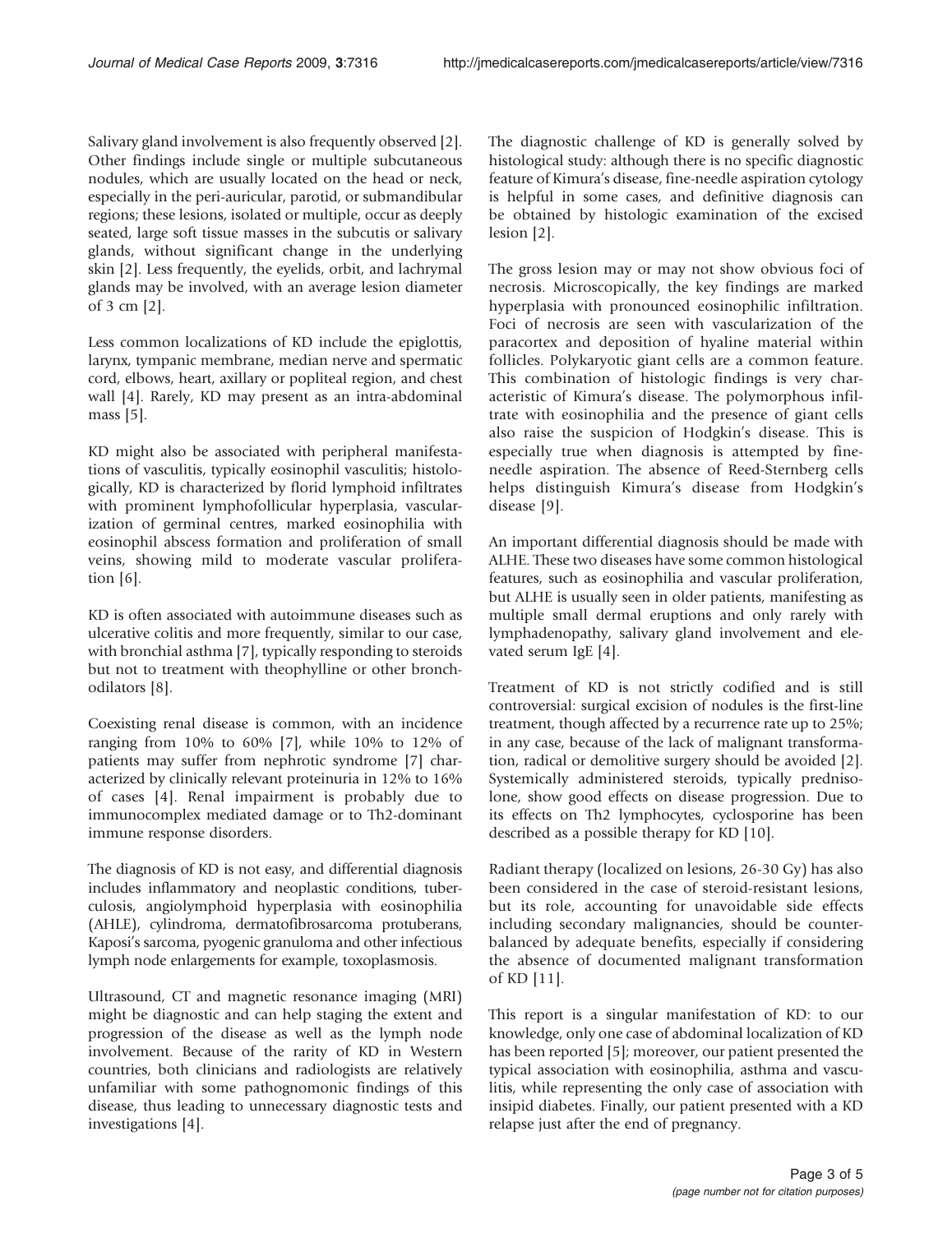The clinical manifestations reported in our patient contraindicated aggressive medical treatment with steroids or other medications, the hydronephrosis being rapidly progressive and requiring urgent surgical treatment (renal function was still normal on laboratory tests).

From an anaesthesiological point of view, KD offers several interesting implications, the first of which is being aware of KD diagnosis itself. To the best of our knowledge, only a single case report has been published on the anaesthesiological implications of KD [[12\]](#page-4-0).

In our patient, there was no cervical manifestation of KD, which may potentially grow rapidly with possible important implications on airway patency [[2\]](#page-4-0).

Epiglottic localization [[13\]](#page-4-0) could present a life-threatening situation, while being responsible for a possible "cannot ventilate - cannot intubate" scenario as soon as airway muscular tone is suppressed by hypnotics and/or muscle relaxants, with total compromise of airway patency and ventilability, and with the sole alternative of rapid tracheal access.

Similar problems might derive from laryngeal localization [\[14\]](#page-4-0); in both cases, extubation problems might occur so that a protected extubation should be planned, especially in the case of co-existing predicted or unpredicted difficult intubation. Laryngeal localization may also account for sleep apnoea syndrome manifestations [\[14](#page-4-0)]. In all of these cases, steroid pretreatment or premedication could be beneficial to reduce swelling or oedema. Awake fibreoptic intubation could be the only possible alternative in the case of large neck masses.

In the case of large but superficial masses, general anaesthesia rather than local or loco-regional anaesthesia could be preferable, whenever difficult intubation is expected, especially if excisional surgery has to be performed in the neck.

Asthma is often associated with KD, and bronchodilators, inhalation therapy and especially steroids should be administered in the perioperative course [[7](#page-4-0)]. Local anaesthesia of the vocal cords or adequate analgesic administration should be taken in to account during intubation manoeuvres in order to reduce airway reflexes. Good postoperative pain control should be achieved, preferably avoiding non steroidal anti inflammatory drugs (NSAIDs), both for renal protection and as possible allergic and asthmatic triggers [\[3\]](#page-4-0).

Whenever possible, "low stress procedures" should be recommended, with controlled anaesthesia and surgery for both invasiveness and duration [\[15](#page-4-0)].

Deep venous thrombosis prophylaxis, with low molecular weight heparin and early mobilization of the patient should be provided to all patients with co-existing vasculitis.

KD is often associated with various entities of renal impairment, so adequate nephroprotective strategies should be undertaken; this becomes mandatory in the case of clear nephritic syndrome with proteinuria. Careful study of renal function should be performed before surgery in the case of elective procedures; adequate perioperative hydration and perfusion should be granted, and potentially nephrotoxic drugs should be avoided [\[3\]](#page-4-0), with particular reference, in our protocols, to contrast medium, aminoglycosides and NSAIDs.

In selected cases, fenoldopam infusion at 0.1  $\text{mcg/kg}^{-1}/\text{min}^{-1}$ could be indicated, providing nephroprotection without the effects on arterial blood pressure [[3](#page-4-0)].

#### Conclusion

We present an atypical manifestation of Kimura's disease occurring in a young Caucasian woman, and discuss the anaesthesiological implications on the basis of a literature review.

The diagnosis of KD can be difficult and misleading, and anaesthesiological precautions could be ignored. Patients with this disease are often evaluated for other disorders: unnecessary diagnostic tests and investigations, or even surgery, may be avoided by just being aware of KD.

#### Abbreviations

AHLE, angiolymphoid hyperplasia with eosinophilia; CT, computed tomography; I/E, inspiratory/expiratory; KD, Kimura's disease; MAC, minimum alveolar concentration; MRI, magnetic resonance imaging; NSAIDs, non steroidal anti inflammatory drugs; PACU, post anaesthesia care unit; PONV, postoperative nausea and vomiting; RBC, red blood cells; RR, respiratory rate; TPS, thiopental sodium; TV, title volume; WBC, white blood cells.

#### Consent

Written informed consent was obtained from the patient for publication of this case report. A copy of the written consent is available for review by the Editor-in-Chief of this journal.

#### Competing interests

The authors declare that they have no competing interests.

### Authors' contributions

MS performed the anaesthesiological protocol, was a major contributor in writing the manuscript and gave final approval to the manuscript; AP interpreted the intra